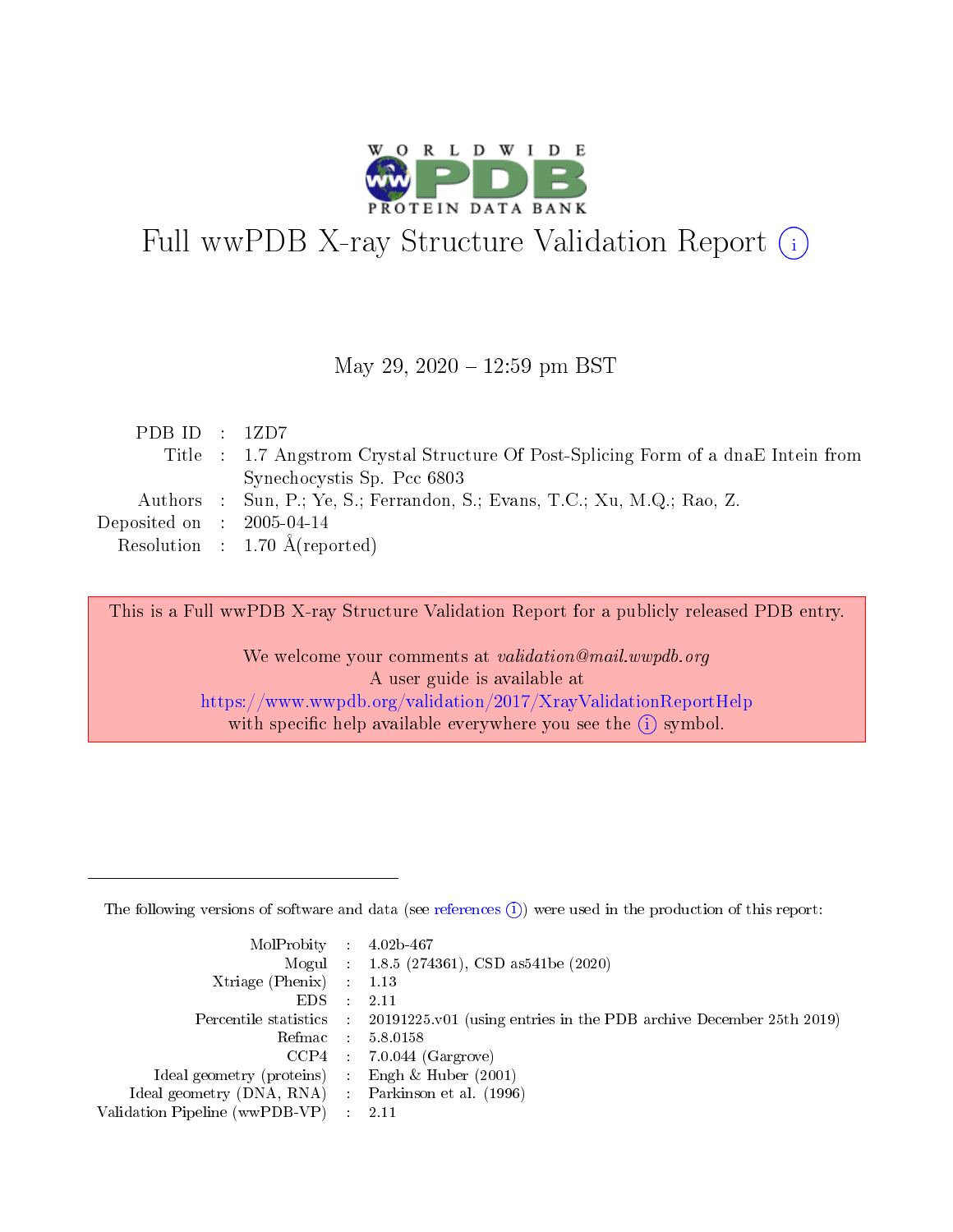## 1 [O](https://www.wwpdb.org/validation/2017/XrayValidationReportHelp#overall_quality)verall quality at a glance  $(i)$

The following experimental techniques were used to determine the structure: X-RAY DIFFRACTION

The reported resolution of this entry is 1.70 Å.

Percentile scores (ranging between 0-100) for global validation metrics of the entry are shown in the following graphic. The table shows the number of entries on which the scores are based.



| Metric                | Whole archive<br>$(\#\text{Entries})$ | <b>Similar resolution</b><br>$(\#\text{Entries}, \text{resolution range}(\text{\AA}))$ |  |  |
|-----------------------|---------------------------------------|----------------------------------------------------------------------------------------|--|--|
| $R_{free}$            | 130704                                | $4298(1.70-1.70)$                                                                      |  |  |
| Clashscore            | 141614                                | $4695(1.70-1.70)$                                                                      |  |  |
| Ramachandran outliers | 138981                                | $\overline{4610}$ $(1.70-1.70)$                                                        |  |  |
| Sidechain outliers    | 138945                                | $4610(1.70-1.70)$                                                                      |  |  |
| RSRZ outliers         | 127900                                | $4222(1.70-1.70)$                                                                      |  |  |

The table below summarises the geometric issues observed across the polymeric chains and their fit to the electron density. The red, orange, yellow and green segments on the lower bar indicate the fraction of residues that contain outliers for  $>=3, 2, 1$  and 0 types of geometric quality criteria respectively. A grey segment represents the fraction of residues that are not modelled. The numeric value for each fraction is indicated below the corresponding segment, with a dot representing fractions <=5% The upper red bar (where present) indicates the fraction of residues that have poor fit to the electron density. The numeric value is given above the bar.

| Mol | ${\rm Chain \mid Length}$ | Quality of chain |     |  |  |  |  |
|-----|---------------------------|------------------|-----|--|--|--|--|
|     | .59                       | $\%$<br>94%      | . . |  |  |  |  |
|     | 50                        | 86%              | 14% |  |  |  |  |

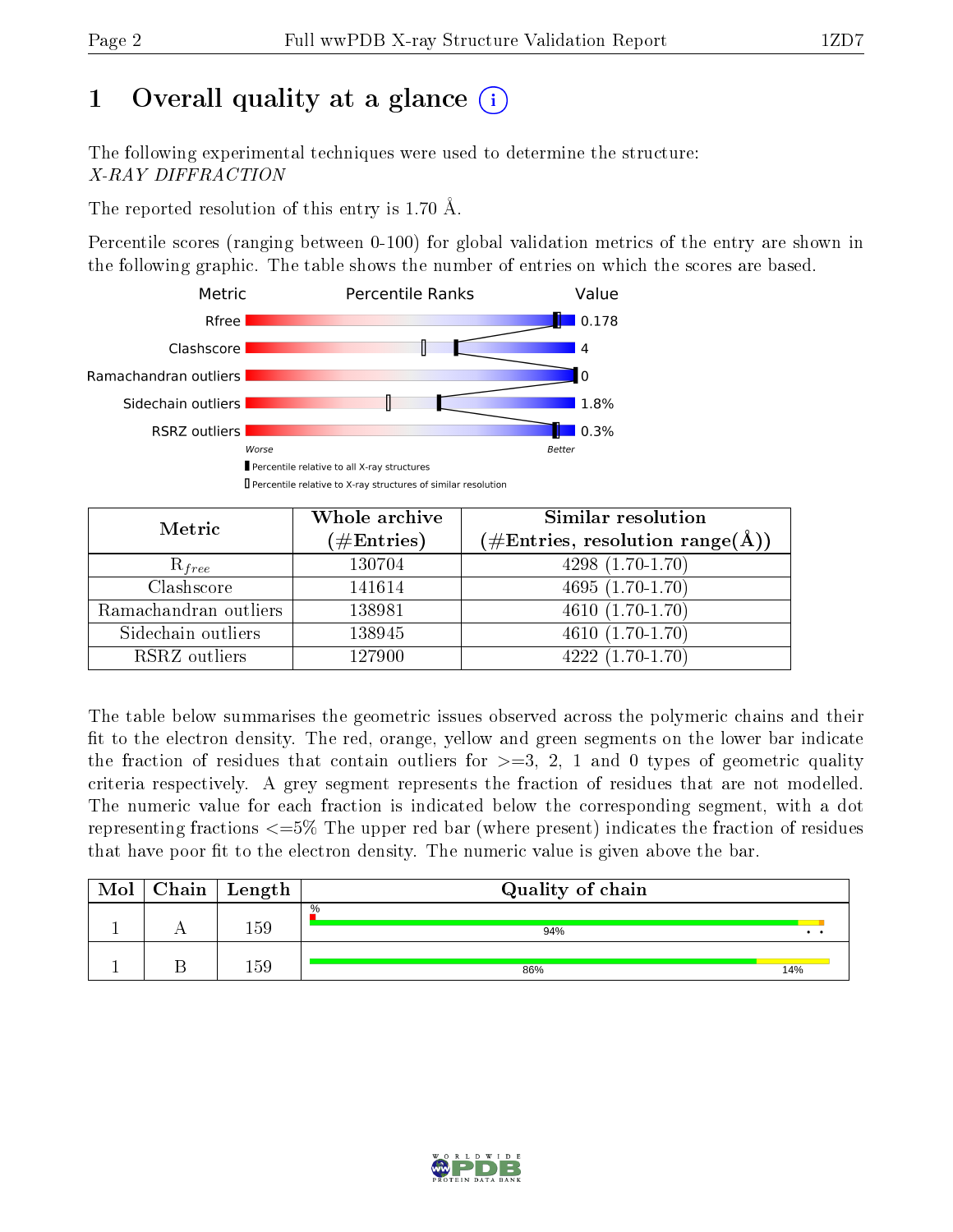## 2 Entry composition (i)

There are 3 unique types of molecules in this entry. The entry contains 2778 atoms, of which 0 are hydrogens and 0 are deuteriums.

In the tables below, the ZeroOcc column contains the number of atoms modelled with zero occupancy, the AltConf column contains the number of residues with at least one atom in alternate conformation and the Trace column contains the number of residues modelled with at most 2 atoms.

Molecule 1 is a protein called DNA polymerase III alpha subunit.

| Mol | Chain   Residues | Atoms                     |  |  |                                      |  | $ZeroOcc \mid AltConf \mid Trace$ |  |  |
|-----|------------------|---------------------------|--|--|--------------------------------------|--|-----------------------------------|--|--|
|     | 159              | Total C N O S Se<br>1259. |  |  | 798 213 245 2 1                      |  |                                   |  |  |
|     | 159              | Total C N<br>1259.        |  |  | <sup>'</sup> O S Se<br>798 213 245 2 |  |                                   |  |  |

There are 2 discrepancies between the modelled and reference sequences:

| ${\rm Chain}$ | Residue | Modelled | – Actual | Comment          | Reference         |
|---------------|---------|----------|----------|------------------|-------------------|
|               | 194     | MSE      | MET      | MODIFIED RESIDUE | <b>UNP P74750</b> |
|               | 124     | MSF      | MET      | MODIFIED RESIDUE | <b>UNP P74750</b> |

• Molecule 2 is SULFATE ION (three-letter code: SO4) (formula:  $O_4S$ ).



|  | $Mol$   Chain   Residues | Atoms |  |  | $ZeroOcc$   AltConf |  |
|--|--------------------------|-------|--|--|---------------------|--|
|  |                          | Total |  |  |                     |  |

Continued on next page...

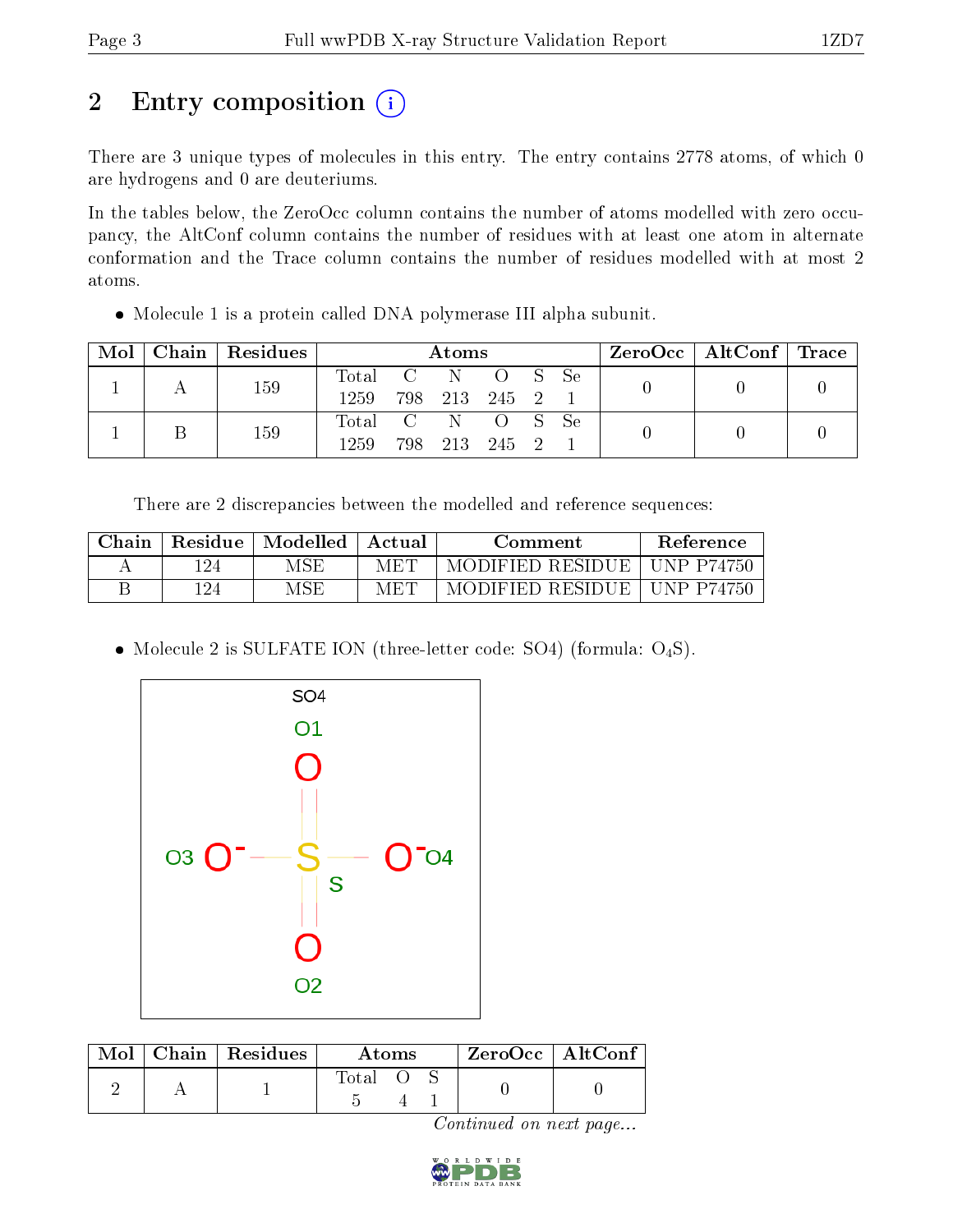Continued from previous page...

|  | $Mol$   Chain   Residues | Atoms          | $ZeroOcc \mid AltConf \mid$ |
|--|--------------------------|----------------|-----------------------------|
|  |                          | Total O S<br>5 |                             |
|  |                          | Total O S<br>5 |                             |
|  |                          | Total O S      |                             |

• Molecule 3 is water.

|  | $Mol$   Chain   Residues | Atoms                | $ZeroOcc \   \ AltConf \  $ |
|--|--------------------------|----------------------|-----------------------------|
|  | 108                      | Total<br>108<br>108  |                             |
|  | 132                      | Total<br>132.<br>132 |                             |

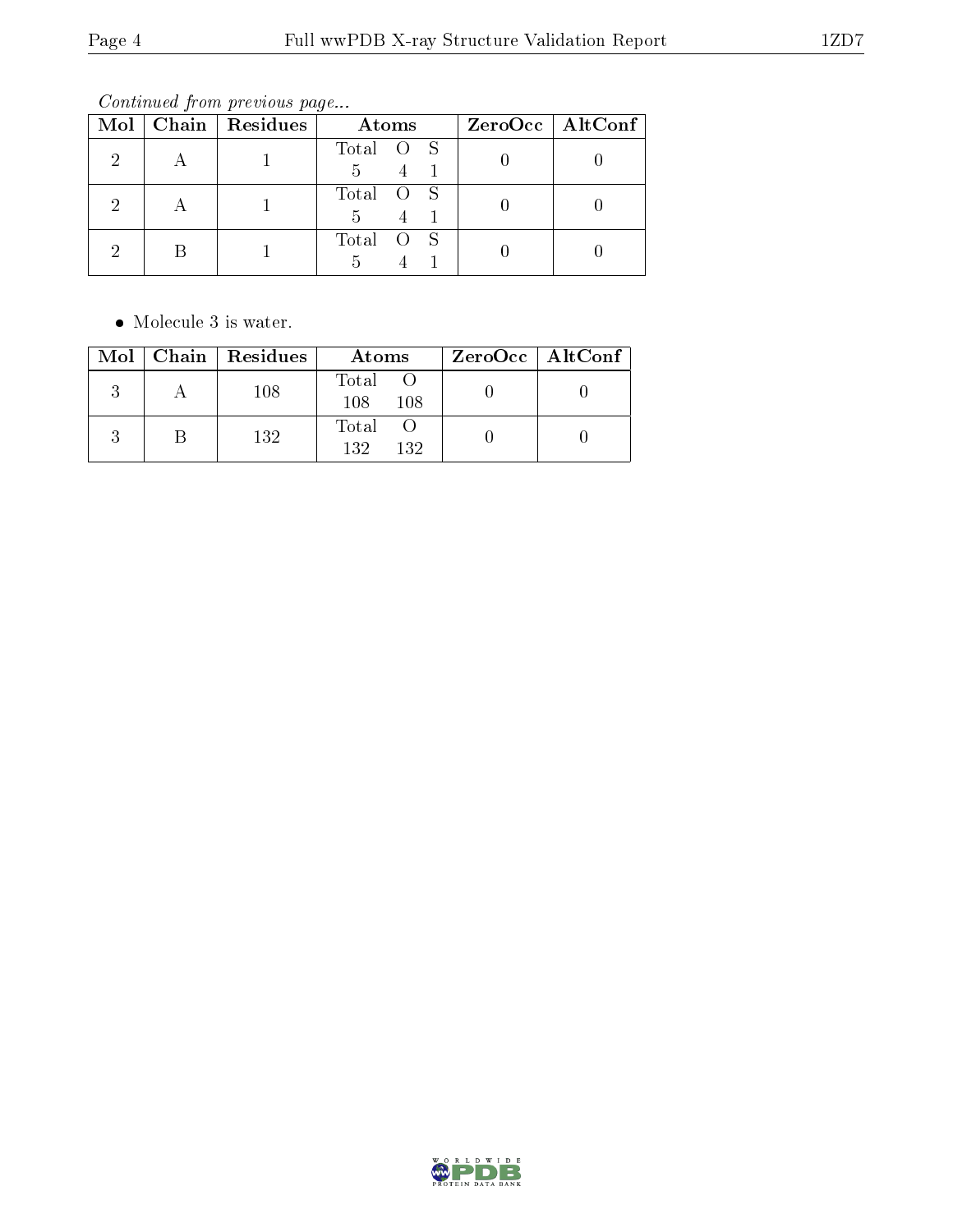## 3 Residue-property plots  $(i)$

These plots are drawn for all protein, RNA and DNA chains in the entry. The first graphic for a chain summarises the proportions of the various outlier classes displayed in the second graphic. The second graphic shows the sequence view annotated by issues in geometry and electron density. Residues are color-coded according to the number of geometric quality criteria for which they contain at least one outlier: green  $= 0$ , yellow  $= 1$ , orange  $= 2$  and red  $= 3$  or more. A red dot above a residue indicates a poor fit to the electron density (RSRZ  $> 2$ ). Stretches of 2 or more consecutive residues without any outlier are shown as a green connector. Residues present in the sample, but not in the model, are shown in grey.

• Molecule 1: DNA polymerase III alpha subunit



• Molecule 1: DNA polymerase III alpha subunit



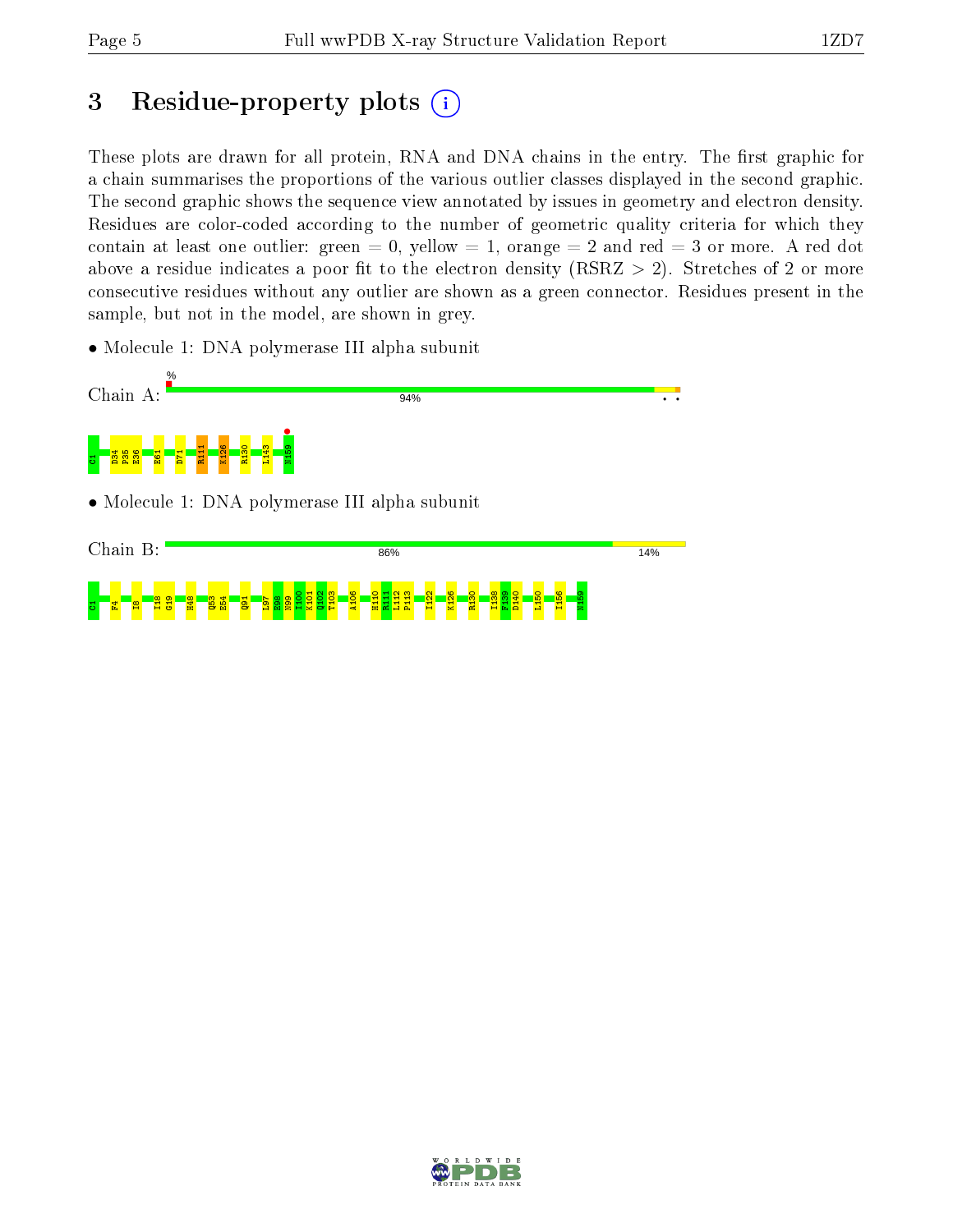## 4 Data and refinement statistics  $(i)$

| Property                                                         | Value                                                | Source     |
|------------------------------------------------------------------|------------------------------------------------------|------------|
| Space group                                                      | P 21 21 21                                           | Depositor  |
| Cell constants                                                   | $67.03\text{\AA}$<br>$50.25\text{\AA}$<br>$90.34\AA$ | Depositor  |
| a, b, c, $\alpha$ , $\beta$ , $\gamma$                           | $90.00^{\circ}$ $90.00^{\circ}$<br>$90.00^{\circ}$   |            |
| Resolution $(A)$                                                 | $50.00 - 1.70$                                       | Depositor  |
|                                                                  | 45.17<br>$-1.67$                                     | <b>EDS</b> |
| % Data completeness                                              | (Not available) $(50.00-1.70)$                       | Depositor  |
| (in resolution range)                                            | $98.0(45.17-1.67)$                                   | <b>EDS</b> |
| $R_{merge}$                                                      | (Not available)                                      | Depositor  |
| $\mathrm{R}_{sym}$                                               | (Not available)                                      | Depositor  |
| $\langle I/\sigma(I) \rangle^{-1}$                               | 2.38 (at $1.67\text{\AA}$ )                          | Xtriage    |
| Refinement program                                               | <b>CNS</b>                                           | Depositor  |
| $R, R_{free}$                                                    | 0.177,<br>0.202                                      | Depositor  |
|                                                                  | 0.178<br>0.183,                                      | DCC        |
| $R_{free}$ test set                                              | $1759$ reflections $(4.98\%)$                        | wwPDB-VP   |
| Wilson B-factor $(A^2)$                                          | 18.3                                                 | Xtriage    |
| Anisotropy                                                       | 0.402                                                | Xtriage    |
| Bulk solvent $k_{sol}(\text{e}/\text{A}^3), B_{sol}(\text{A}^2)$ | $0.37$ , 46.5                                        | <b>EDS</b> |
| $L$ -test for twinning <sup>2</sup>                              | $< L >$ = 0.49, $< L^2 >$ = 0.32                     | Xtriage    |
| Estimated twinning fraction                                      | No twinning to report.                               | Xtriage    |
| $F_o, F_c$ correlation                                           | 0.96                                                 | <b>EDS</b> |
| Total number of atoms                                            | 2778                                                 | wwPDB-VP   |
| Average B, all atoms $(A^2)$                                     | 20.0                                                 | wwPDB-VP   |

Xtriage's analysis on translational NCS is as follows: The largest off-origin peak in the Patterson function is  $6.08\%$  of the height of the origin peak. No significant pseudotranslation is detected.

<sup>&</sup>lt;sup>2</sup>Theoretical values of  $\langle |L| \rangle$ ,  $\langle L^2 \rangle$  for acentric reflections are 0.5, 0.333 respectively for untwinned datasets, and 0.375, 0.2 for perfectly twinned datasets.



<span id="page-5-1"></span><span id="page-5-0"></span><sup>1</sup> Intensities estimated from amplitudes.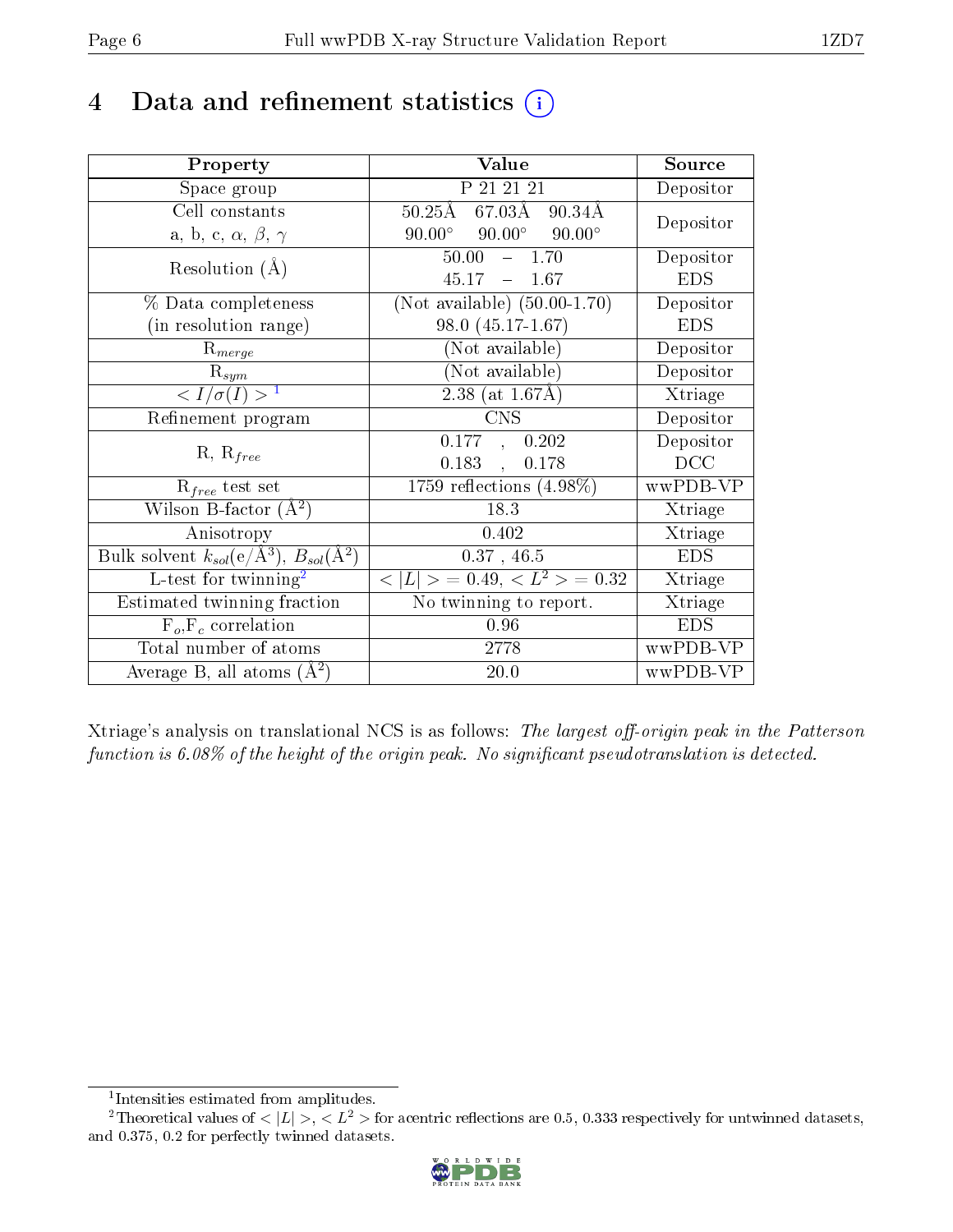## 5 Model quality  $(i)$

### 5.1 Standard geometry  $(i)$

Bond lengths and bond angles in the following residue types are not validated in this section: SO4

The Z score for a bond length (or angle) is the number of standard deviations the observed value is removed from the expected value. A bond length (or angle) with  $|Z| > 5$  is considered an outlier worth inspection. RMSZ is the root-mean-square of all Z scores of the bond lengths (or angles).

| Mol | Chain |             | Bond lengths | Bond angles |                 |  |
|-----|-------|-------------|--------------|-------------|-----------------|--|
|     |       | <b>RMSZ</b> | $\ Z\  > 5$  | RMSZ        | # $ Z  > 5$     |  |
|     |       | 0.91        | 0/1280       | 0.99        | $1/1735(0.1\%)$ |  |
|     | В     | 0.91        | 0/1280       | 0.95        | $1/1735(0.1\%)$ |  |
| AĦ  | АH    | 0.91        | 0/2560       | 0.97        | $2/3470(0.1\%)$ |  |

There are no bond length outliers.

All (2) bond angle outliers are listed below:

| $\bf{Mol}$ | Chain   Res   Type |     |             | Atoms                          | Observed( $^{\circ}$ )   Ideal( $^{\circ}$ ) |        |
|------------|--------------------|-----|-------------|--------------------------------|----------------------------------------------|--------|
|            |                    |     | ASP         | $\vert$ CB-CG-OD1 $\vert$ 6.14 | 123.82                                       | 118.30 |
|            |                    | 140 | ${\rm ASP}$ | $\mid$ CB-CG-OD1 $\mid$ 5.21   | 122.99                                       | 118.30 |

There are no chirality outliers.

There are no planarity outliers.

#### 5.2 Too-close contacts  $\overline{a}$

In the following table, the Non-H and H(model) columns list the number of non-hydrogen atoms and hydrogen atoms in the chain respectively. The H(added) column lists the number of hydrogen atoms added and optimized by MolProbity. The Clashes column lists the number of clashes within the asymmetric unit, whereas Symm-Clashes lists symmetry related clashes.

|  |      | Mol   Chain   Non-H   H(model)   H(added) |      |    | $Clashes$   Symm-Clashes |
|--|------|-------------------------------------------|------|----|--------------------------|
|  | 1259 |                                           | 1249 |    |                          |
|  | 1259 |                                           | 1249 | 16 |                          |
|  | 15   |                                           |      |    |                          |
|  |      |                                           |      |    |                          |
|  | 108  |                                           |      |    |                          |
|  | 132  |                                           |      |    |                          |
|  | 2778 |                                           | 2498 |    |                          |

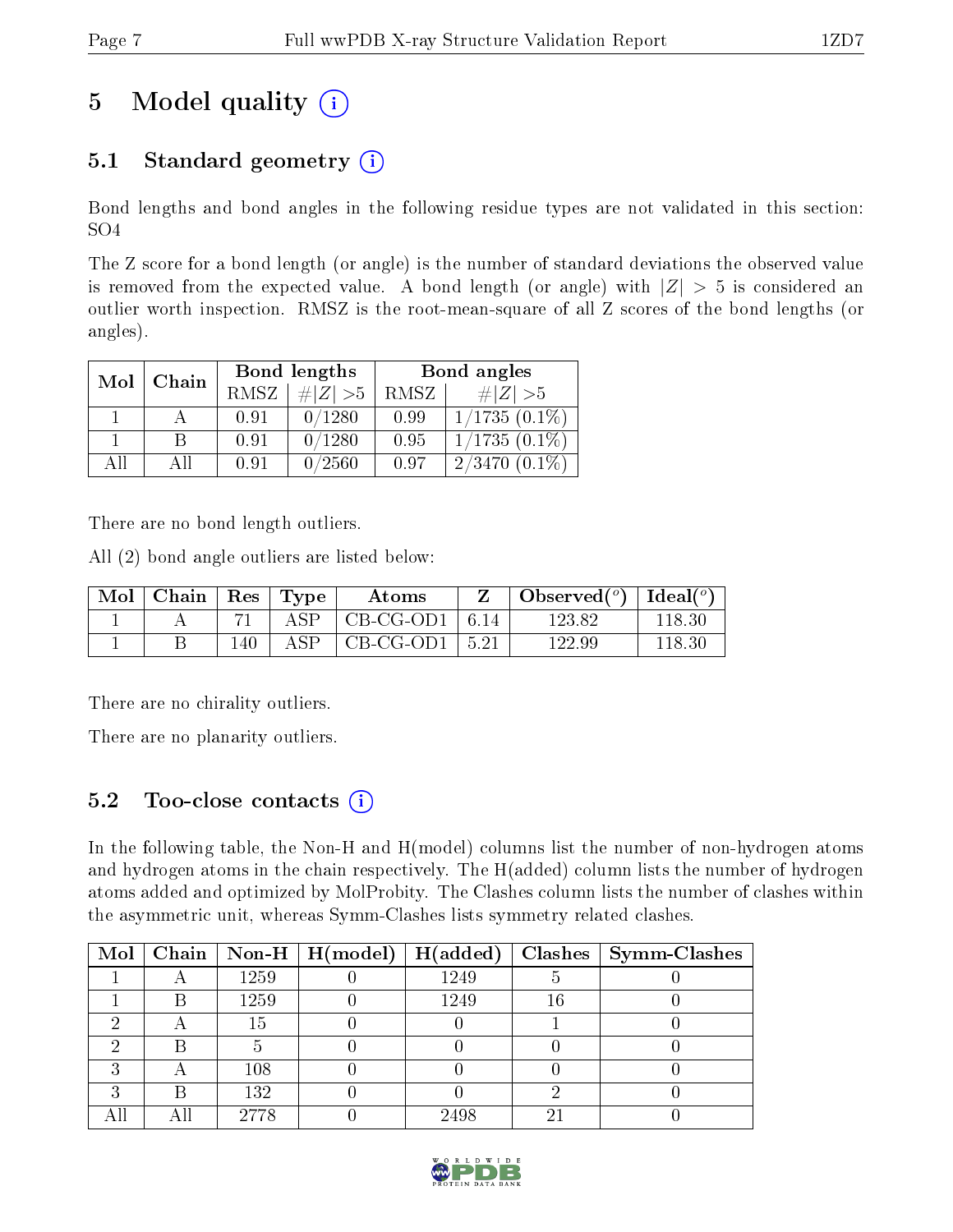The all-atom clashscore is defined as the number of clashes found per 1000 atoms (including hydrogen atoms). The all-atom clashscore for this structure is 4.

|            |  |  | All (21) close contacts within the same asymmetric unit are listed below, sorted by their clash |  |  |  |  |
|------------|--|--|-------------------------------------------------------------------------------------------------|--|--|--|--|
| magnitude. |  |  |                                                                                                 |  |  |  |  |

| Atom-1           | Atom-2               | Interatomic    | Clash         |
|------------------|----------------------|----------------|---------------|
|                  |                      | distance $(A)$ | overlap $(A)$ |
| 1:B:54:GLU:HB3   | 3:B:440:HOH:O        | 1.48           | 1.11          |
| 1:A:111:ARG:HD2  | 2:A:163:SO4:O4       | 1.52           | 1.07          |
| 1:B:99:ASN:OD1   | 1: B: 101: LYS: HE2  | 1.76           | 0.84          |
| 1:B:150:LEU:HD13 | 1:B:156:ILE:HG12     | 1.75           | 0.68          |
| 1:B:48:HIS:HD2   | 3:B:295:HOH:O        | 1.79           | 0.65          |
| 1: A:61: GLU:OE2 | 1: A:126: LYS: HD3   | 2.06           | 0.55          |
| 1: A:36: GLU:N   | 1: A:36: GLU:OE1     | 2.41           | 0.53          |
| 1:B:122:ILE:C    | 1:B:122:ILE:HD12     | 2.32           | 0.50          |
| 1:B:150:LEU:CD1  | 1: B: 156: ILE: HG12 | 2.42           | 0.48          |
| 1:B:101:LYS:HE2  | 1:B:101:LYS:H        | 1.79           | 0.47          |
| 1: A:61: GLU:HB3 | 1: A:126: LYS: HG2   | 1.97           | 0.47          |
| 1:B:101:LYS:CE   | 1:B:101:LYS:H        | 2.29           | 0.46          |
| 1:B:97:LEU:HD13  | 1:B:103:THR:HG21     | 1.99           | 0.45          |
| 1:B:106:ALA:O    | 1:B:110:HIS:HD2      | 1.99           | 0.45          |
| 1: B:91: GLN:O   | 1: B: 126: LYS: HE3  | 2.17           | 0.45          |
| 1:A:34:ASP:HB2   | 1: A: 35: PRO:CD     | 2.49           | 0.42          |
| 1:B:4:PHE:CD1    | 1:B:19:GLY:HA3       | 2.56           | 0.41          |
| 1:B:112:LEU:HB3  | 1:B:113:PRO:HA       | 2.03           | 0.41          |
| 1:B:112:LEU:N    | 1:B:112:LEU:HD22     | 2.36           | 0.40          |
| 1:B:8:ILE:HD11   | 1:B:18:ILE:HD12      | 2.03           | 0.40          |
| 1:B:53:GLN:HB2   | 1:B:138:ILE:HD13     | 2.04           | 0.40          |

There are no symmetry-related clashes.

### 5.3 Torsion angles  $(i)$

#### 5.3.1 Protein backbone (i)

In the following table, the Percentiles column shows the percent Ramachandran outliers of the chain as a percentile score with respect to all X-ray entries followed by that with respect to entries of similar resolution.

The Analysed column shows the number of residues for which the backbone conformation was analysed, and the total number of residues.

| Mol   Chain | Analysed                                | Favoured   Allowed   Outliers   Percentiles |  |                  |  |
|-------------|-----------------------------------------|---------------------------------------------|--|------------------|--|
|             | $157/159$ (99\%)   155 (99\%)   2 (1\%) |                                             |  | $\sqrt{100}$ 100 |  |

Continued on next page...

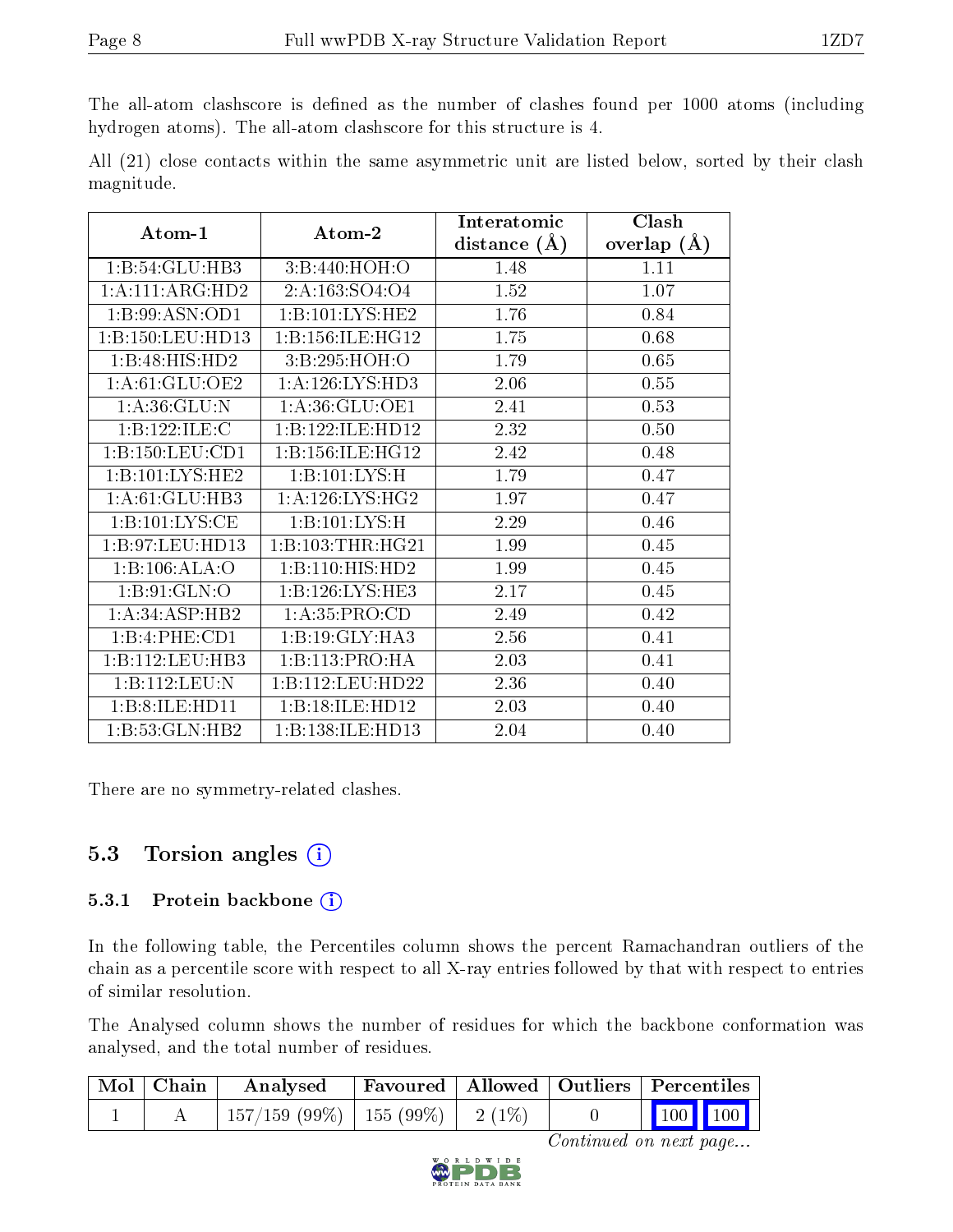|     | Mol   Chain | contentable provisions pagoni<br>Analysed |           | Favoured   Allowed   Outliers   Percentiles                             |
|-----|-------------|-------------------------------------------|-----------|-------------------------------------------------------------------------|
|     |             | $157/159$ (99\%)   155 (99\%)   2 (1\%)   |           | $\begin{array}{ c c c c c }\n\hline\n100 & 100 & \\\hline\n\end{array}$ |
| All | All         | $314/318$ (99\%)   310 (99\%)             | $-4(1\%)$ | $\mid$ 100 $\mid$ 100 $\mid$                                            |

Continued from previous page...

There are no Ramachandran outliers to report.

#### 5.3.2 Protein sidechains  $(i)$

In the following table, the Percentiles column shows the percent sidechain outliers of the chain as a percentile score with respect to all X-ray entries followed by that with respect to entries of similar resolution.

The Analysed column shows the number of residues for which the sidechain conformation was analysed, and the total number of residues.

| Mol | Chain | Analysed          | Rotameric   Outliers |          | Percentiles           |  |  |
|-----|-------|-------------------|----------------------|----------|-----------------------|--|--|
|     |       | $137/136$ (101\%) | 133 (97%)            | 4(3%)    | 23<br>42              |  |  |
|     | B     | $137/136$ (101\%) | 136 (99%)            | $1(1\%)$ | 77<br>84 <sub>k</sub> |  |  |
| All | All   | $274/272(101\%)$  | 269 $(98\%)$         | $5(2\%)$ | 59<br>43              |  |  |

All (5) residues with a non-rotameric sidechain are listed below:

| Mol | Chain | Res | Type       |
|-----|-------|-----|------------|
|     |       | 111 | $\rm{ARG}$ |
|     |       | 126 | <b>LYS</b> |
|     |       | 130 | $\rm{ARG}$ |
|     |       | 143 | LEU        |
|     |       | 130 | $\rm{ARG}$ |

Some sidechains can be flipped to improve hydrogen bonding and reduce clashes. All (2) such sidechains are listed below:

| Mol | Chain | Res | 1'ype |
|-----|-------|-----|-------|
|     |       |     |       |
|     |       |     |       |

#### $5.3.3$  RNA  $(i)$

There are no RNA molecules in this entry.

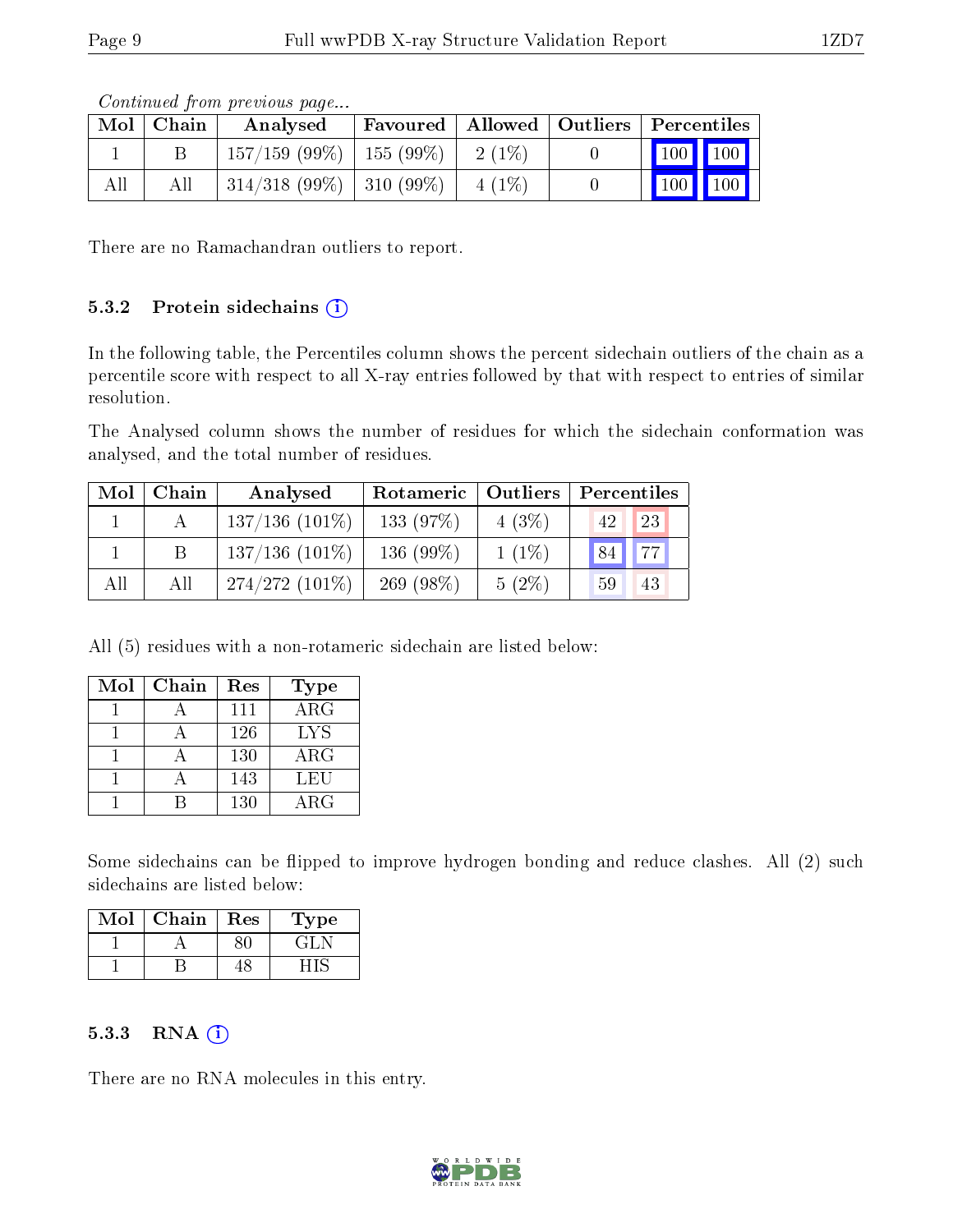#### 5.4 Non-standard residues in protein, DNA, RNA chains (i)

There are no non-standard protein/DNA/RNA residues in this entry.

#### 5.5 Carbohydrates  $(i)$

There are no carbohydrates in this entry.

#### 5.6 Ligand geometry  $(i)$

4 ligands are modelled in this entry.

In the following table, the Counts columns list the number of bonds (or angles) for which Mogul statistics could be retrieved, the number of bonds (or angles) that are observed in the model and the number of bonds (or angles) that are dened in the Chemical Component Dictionary. The Link column lists molecule types, if any, to which the group is linked. The Z score for a bond length (or angle) is the number of standard deviations the observed value is removed from the expected value. A bond length (or angle) with  $|Z| > 2$  is considered an outlier worth inspection. RMSZ is the root-mean-square of all Z scores of the bond lengths (or angles).

| Mol | Res<br>Chain    |   | Link |                          | Bond lengths      |      |             | Bond angles |      |   |
|-----|-----------------|---|------|--------------------------|-------------------|------|-------------|-------------|------|---|
|     | Type            |   |      |                          | $\mathrm{Counts}$ | RMSZ | # $ Z  > 2$ | Counts      | RMSZ | Z |
| ച   | SO <sub>4</sub> |   | 163  | $\overline{\phantom{a}}$ | 4.4.4             | 0.21 |             | 6.6.6       | 0.22 |   |
| ച   | SO <sub>4</sub> | Β | 161  | $\overline{\phantom{a}}$ | 4.4.4             | 0.44 |             | 6.6.6       | 0.59 |   |
| ച   | SO <sub>4</sub> |   | 162  | $\overline{\phantom{a}}$ | 4.4.4             | 0.31 |             | 6.6.6       | 0.12 |   |
| ച   | SO <sub>4</sub> |   | 160  | $\overline{\phantom{a}}$ | 4.4.4             | 0.34 |             | 6.6.6       | 0.62 |   |

There are no bond length outliers.

There are no bond angle outliers.

There are no chirality outliers.

There are no torsion outliers.

There are no ring outliers.

1 monomer is involved in 1 short contact:

|  |             | Mol   Chain   Res   Type   Clashes   Symm-Clashes |
|--|-------------|---------------------------------------------------|
|  | $163 + SO4$ |                                                   |

#### 5.7 [O](https://www.wwpdb.org/validation/2017/XrayValidationReportHelp#nonstandard_residues_and_ligands)ther polymers  $(i)$

There are no such residues in this entry.

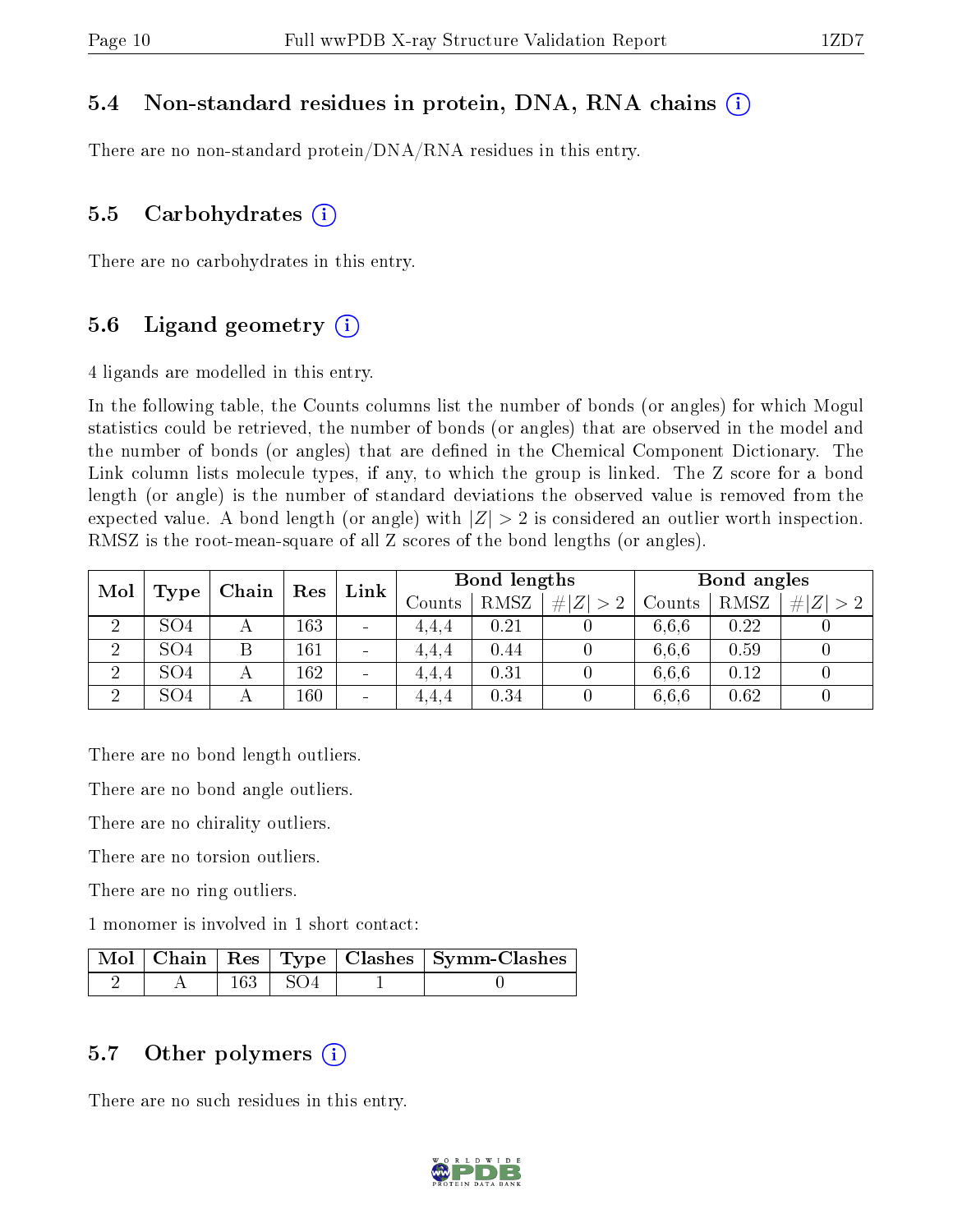### 5.8 Polymer linkage issues (i)

There are no chain breaks in this entry.

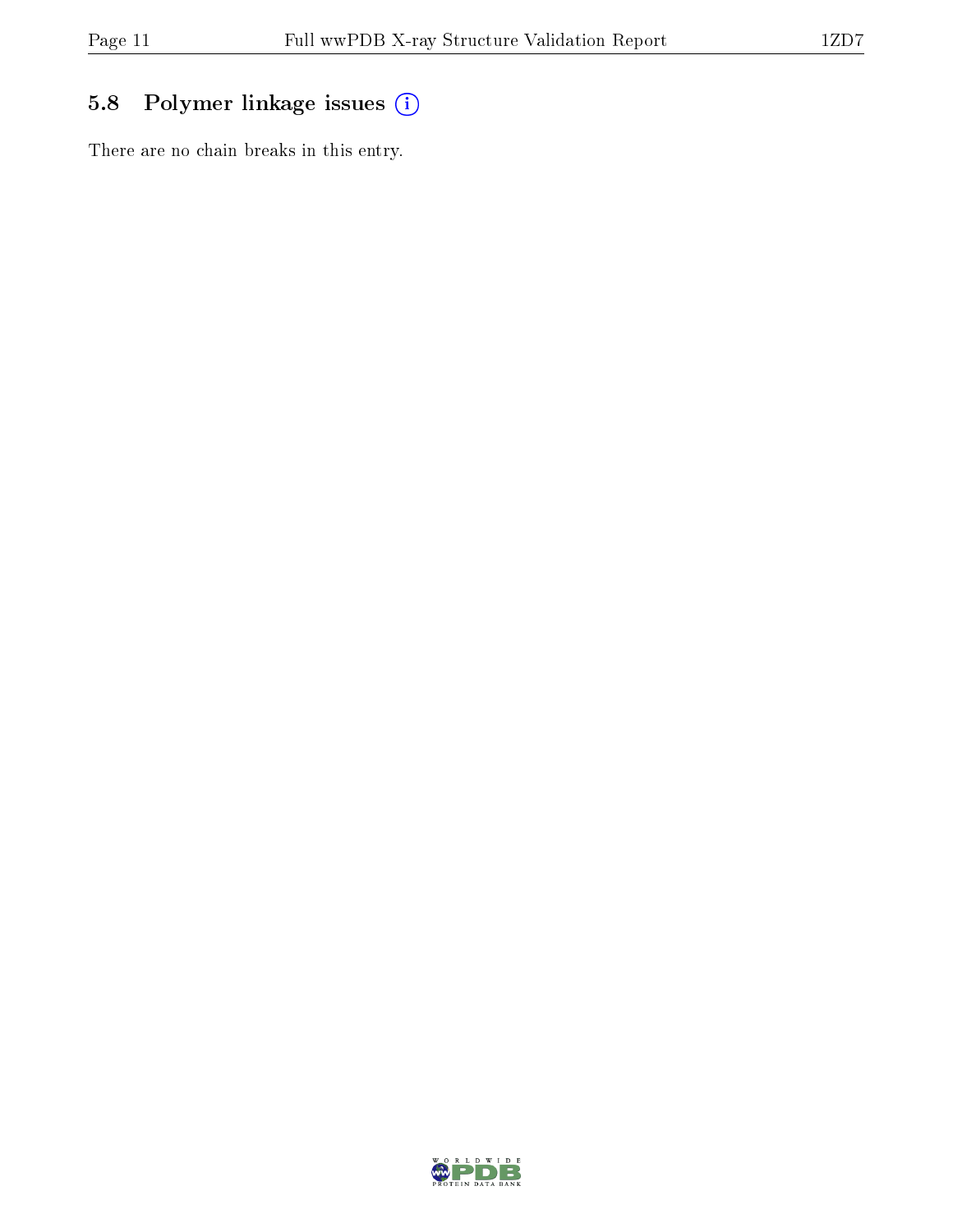### 6 Fit of model and data  $\left( \cdot \right)$

### 6.1 Protein, DNA and RNA chains (i)

In the following table, the column labelled  $#RSRZ>2'$  contains the number (and percentage) of RSRZ outliers, followed by percent RSRZ outliers for the chain as percentile scores relative to all X-ray entries and entries of similar resolution. The OWAB column contains the minimum, median,  $95<sup>th</sup>$  percentile and maximum values of the occupancy-weighted average B-factor per residue. The column labelled  $Q < 0.9$  lists the number of (and percentage) of residues with an average occupancy less than 0.9.

| Mol | Chain | Analysed        | ${ <\hspace{-1.5pt}{\mathrm{RSRZ}} \hspace{-1.5pt}>}$ | $\#\text{RSRZ}\text{>2}$ | $OWAB(A^2)$    | $\rm Q\textcolor{black}{<}0.9$ |
|-----|-------|-----------------|-------------------------------------------------------|--------------------------|----------------|--------------------------------|
|     |       | $158/159(99\%)$ | $-0.36$                                               | $1(0\%)$ 89 91           | 13, 19, 28, 41 |                                |
|     |       | $158/159(99\%)$ | $-0.41$                                               | $0$ 100 100              | 12, 18, 26, 32 |                                |
| All | All   | $316/318$ (99%) | $-0.39$                                               | $1(0\%)$ 94 94           | 12, 18, 28, 41 |                                |

All (1) RSRZ outliers are listed below:

| $\mid$ Mol $\mid$ Chain $\mid$ Res $\mid$ Type $\mid$ RSRZ $\mid$ |     |      |  |
|-------------------------------------------------------------------|-----|------|--|
|                                                                   | 159 | A SN |  |

#### 6.2 Non-standard residues in protein, DNA, RNA chains (i)

There are no non-standard protein/DNA/RNA residues in this entry.

#### 6.3 Carbohydrates (i)

There are no carbohydrates in this entry.

#### 6.4 Ligands  $(i)$

In the following table, the Atoms column lists the number of modelled atoms in the group and the number defined in the chemical component dictionary. The B-factors column lists the minimum, median,  $95<sup>th</sup>$  percentile and maximum values of B factors of atoms in the group. The column labelled  $Q< 0.9$ ' lists the number of atoms with occupancy less than 0.9.

| Mol | Type            | Chain | Res | Atoms | $_{\rm RSCC}$ |      | $\text{RSR} \parallel \text{B-factors}(\AA^2)$ | Q <sub>0.9</sub> |
|-----|-----------------|-------|-----|-------|---------------|------|------------------------------------------------|------------------|
|     | SO <sub>4</sub> |       | 162 | 5/5   | 0.89          | 0.14 | 55, 55, 55, 55                                 |                  |
|     | SO <sub>4</sub> |       | 163 | 5/5   | 0.96          | 0.12 | 43.44.44.44                                    |                  |
|     | SO <sub>4</sub> |       | 161 | 5/5   | 0.99          | 0.05 | 20, 21, 21, 23                                 |                  |
|     | SO <sub>4</sub> |       | 160 | 5/5   | 0.99          | 0.07 | 20, 20, 23, 24                                 |                  |